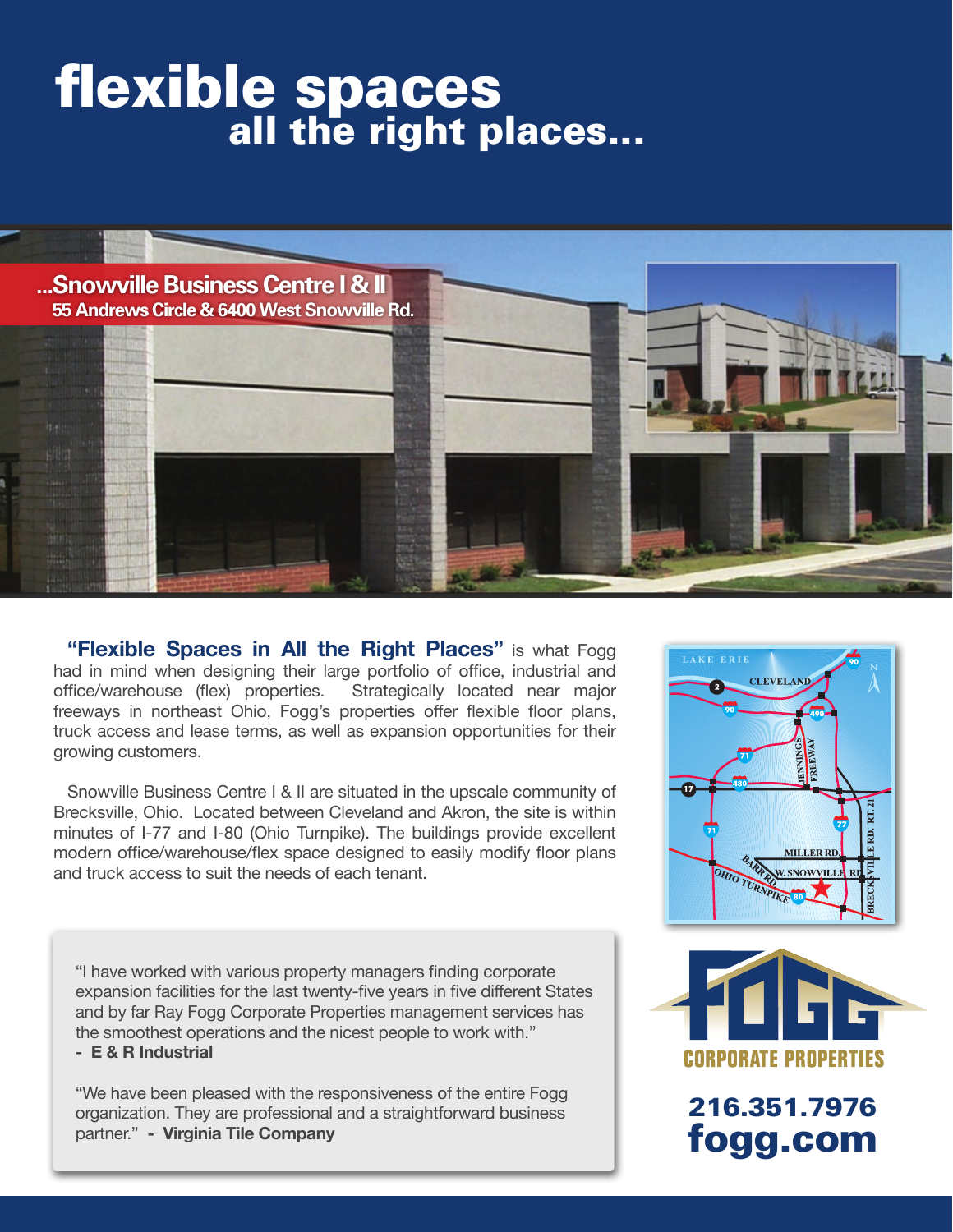## STANDARD BUILDING SPECIFICATIONS Snowville Business Centre I & II

*The following information is a general description of the project. Please see the Individual Space Specifications for more details on each available space.*



#### LOCATION & ACCESS

#### **Shared Features**

- 12.06 acre site on West Snowville Road in Brecksville, Ohio
- Snowville Business Centre I fronts on West Snowville Road
- Snowville Business Centre II fronts on Andrews Circle
- 3 miles south of Brecksville Town Center via State Rt. 21
- Access via the Ohio Turnpike I-80, I-77, and I-271

#### PROPERTY DATA

• Snowville Business Centre I: 62,862 SF<br>• Snowville Business Centre II: 55,000 SF • Snowville Business Centre II<sup>.</sup>

#### EAVE HEIGHT

 $• 19'$ 

#### COLUMN SPACING

- Snowville Business Centre I: 25' x 45' and 25' x 55'<br>• Snowville Business Centre II: 25' x 55'
- Snowville Business Centre II:

#### TRUCK ACCESS / DOORS

- Truck docks with insulated metal industrial doors
- Drive ins with insulated metal industrial doors
- Personnel Doors: 18 gauge flush hollow metal with hardware

#### **ROOF**

- Snowville Business Centre I: 2" standing seam, 24-gauge aluminized steel, single sloped, with 4" vinyl faced insulation  $(U = .08; R = 13)$
- Snowville Business Centre II: 2" standing seam, 24-gauge, metal roof, single sloped with vinyl faced fiberglass insulation (R=19)

#### **FLOOR**

• Snowville Business Centre I: 5" reinforced concrete

• Snowville Business Centre II:

 (3,000 p.s.i.) (4,000 p.s.i.)

#### WAREHOUSE LIGHTING

- Snowville Business Centre I: fluorescent fixtures
- Snowville Business Centre II: 400 watt, low bay metal halide fixtures.

#### SPRINKLER SYSTEM

• Wet / Ordinary hazard

#### PARKING & DRIVES

#### **Automobile Parking**

- Snowville Business Centre I: 4" concrete<br>• Snowville Business Centre II: Asphalt
- Snowville Business Centre II:
- **Truck Drives / Ramps**

 $\overline{\bullet}$  Snowville Business Centre I & II:  $\overline{\phantom{0}}$  8" reinforced concrete

#### INTERIOR WAREHOUSE & DEMISING WALLS

- 8" concrete block: or
- • Drywall on steel stud framing (full height); or
- 3", 24 gauge metal panels with 3" insulation (full height) and 29 gauge interior liner panel (10' high)

#### EXTERIOR WALLS

#### **Snowville Business Centre I**

- Front and side walls are  $8''$  and 12" brick and block
- Architectural piers are constructed using 8" insulated fluted block
- Rear walls and dock are 3" interlocking metal panels with embossed pebble-grain, fluoropolymer finish with 3" of insulation

#### **Snowville Business Centre II**

- $\overline{\bullet}$  Front and side walls are dryvit, brick, block and glass
- Rear wall is foam insulated metal sandwich panels

#### **HVAC**

- Warehouse: gas-fired unit heater (Heating 60°F temperature difference at 0ºF outside)
- • Office: gas-fired furnace with electric air conditioner (Heating: 68ºF temperature difference at 0ºF outside; Air Conditioning: 15ºF temperature difference at 90ºF outside)

#### OFFICE AREAS

- Partitions: 5/8" drywall on 3-5/8" metal studs
- Ceiling: 2' x 4' acoustical tile on suspended T-grid system
- Floor: commercial grade carpeting or vinyl tile (V.C.T.)
- Entrance Doors: glass door with aluminum tubular frame and glass "side light"
- Interior Doors: 1-3/8" flush birch doors with hardware: hollow metal frames
- Windows: insulated glass with aluminum tubular frames
- Paint: two coats of latex on drywall; enamel on door frames
- Plumbing: surface mounted water closets and lavatories

#### **UTILITIES**

- Electric: The Illuminating Co. (208V/3-phase)
- Gas: Dominion East Ohio Gas
- • Telephone: At&t
- Water: City of Cleveland 2" domestic water supply (main - 12")
- Sanitary & Storm Sewer: City of Cleveland 6 sanitary sewer (main - 15")

# **Snowville Business Centre I & II**

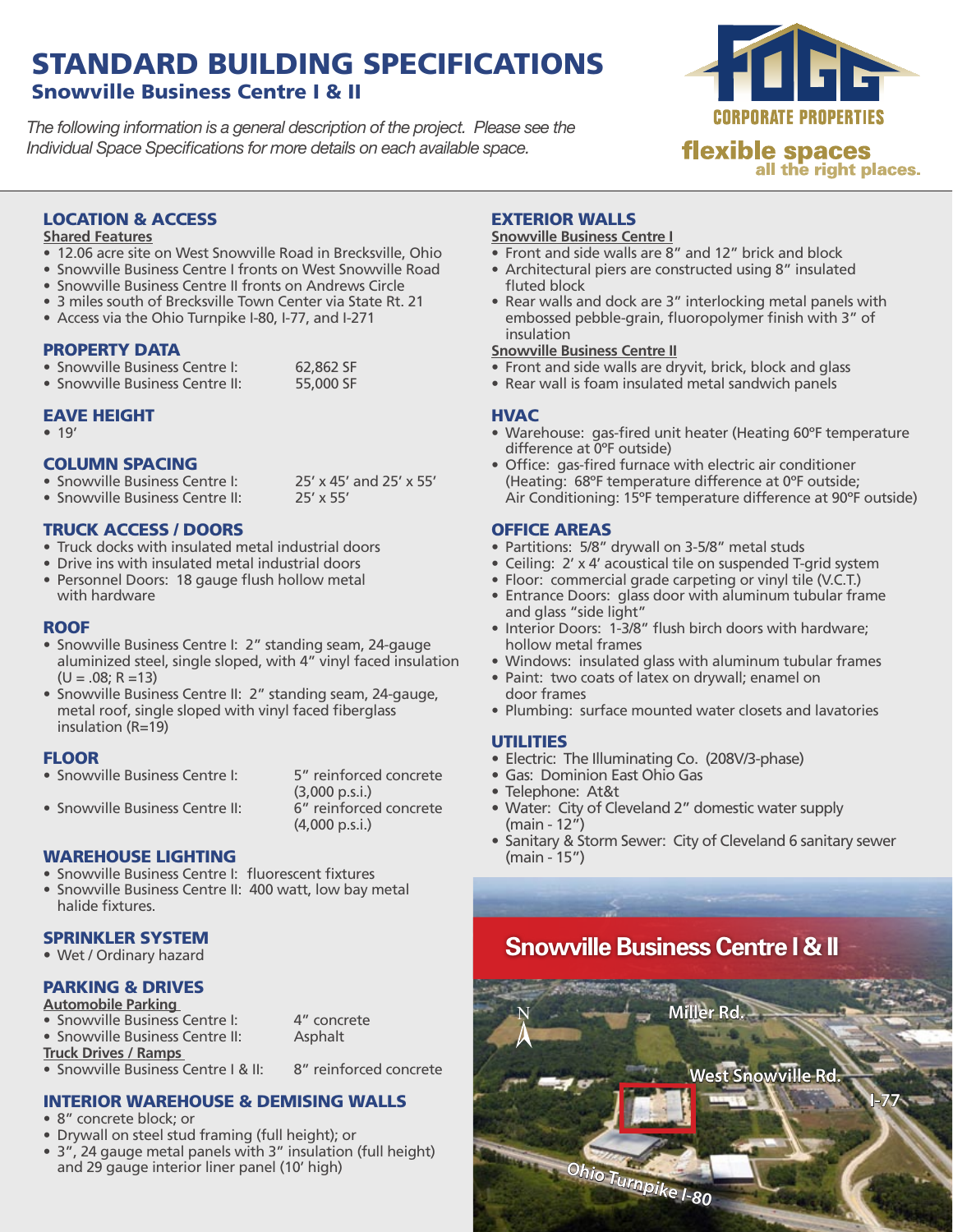# *FOR LEASE*

8,206 Sq. Ft. Warehouse – Office 6400 W. Snowville, Brecksville, Ohio

#### **Individual Space Specifications**

#### **Snowville Business Centre 1**

| <b>Office Area:</b>               | 3,509 SF                                                                                                                                                                                                                                                                                                                                                                                            |
|-----------------------------------|-----------------------------------------------------------------------------------------------------------------------------------------------------------------------------------------------------------------------------------------------------------------------------------------------------------------------------------------------------------------------------------------------------|
| <b>Warehouse Area:</b>            | 4,697 SF                                                                                                                                                                                                                                                                                                                                                                                            |
| <b>Total Area:</b>                | 8,206 SF                                                                                                                                                                                                                                                                                                                                                                                            |
|                                   |                                                                                                                                                                                                                                                                                                                                                                                                     |
| <b>Truck Docks:</b>               | One $(1)$ 8' X 10' with 4' recessed truck dock                                                                                                                                                                                                                                                                                                                                                      |
|                                   | One $(1)$ 12' X 14' drive-in door                                                                                                                                                                                                                                                                                                                                                                   |
| <b>Eave Height:</b>               | $20^{\circ}$                                                                                                                                                                                                                                                                                                                                                                                        |
| <b>Column Spacing:</b>            | $25'$ X 55'                                                                                                                                                                                                                                                                                                                                                                                         |
| <b>Electricity:</b>               | 208/120 Volt, 800amp; 3-phase, 4-wire service                                                                                                                                                                                                                                                                                                                                                       |
| <b>Sprinklers:</b>                | Yes                                                                                                                                                                                                                                                                                                                                                                                                 |
| <b>Street Address:</b>            | 6400 W. Snowville Road, Brecksville, Ohio                                                                                                                                                                                                                                                                                                                                                           |
| <b>Unit Number:</b>               | 22                                                                                                                                                                                                                                                                                                                                                                                                  |
| <b>Estimated Operating Costs:</b> | \$2.99/SF/YR based upon budget costs for 2021.                                                                                                                                                                                                                                                                                                                                                      |
|                                   | Operating cost estimates are based on Real Estate Taxes, Building<br>Insurance, Common Area Maintenance and Property Management<br>Fees for the year and the square footage listed above. Costs may<br>vary in the future. Common Area Maintenance includes only<br>the maintenance items performed by the owner for the benefit<br>of the entire project, such as snowplowing, lawn care, backflow |



# **flexible spaces**<br>all the right places.

216-351-7976, ext. 244 216-351-7976, ext. 273 markray@fogg.com tblaz@fogg.com

prevention test and general exterior maintenance, etc.

Mark Ray, Vice President Tom Blaz, Leasing Associate

### fogg.com

**RAY FOGG CORPORATE PROPERTIES, LLC – 981 Keynote Circle, Suite 15 – Cleveland, Ohio 44131** The information contained herein is from sources deemed reliable, but no warranty or representation is made to the accuracy hereof.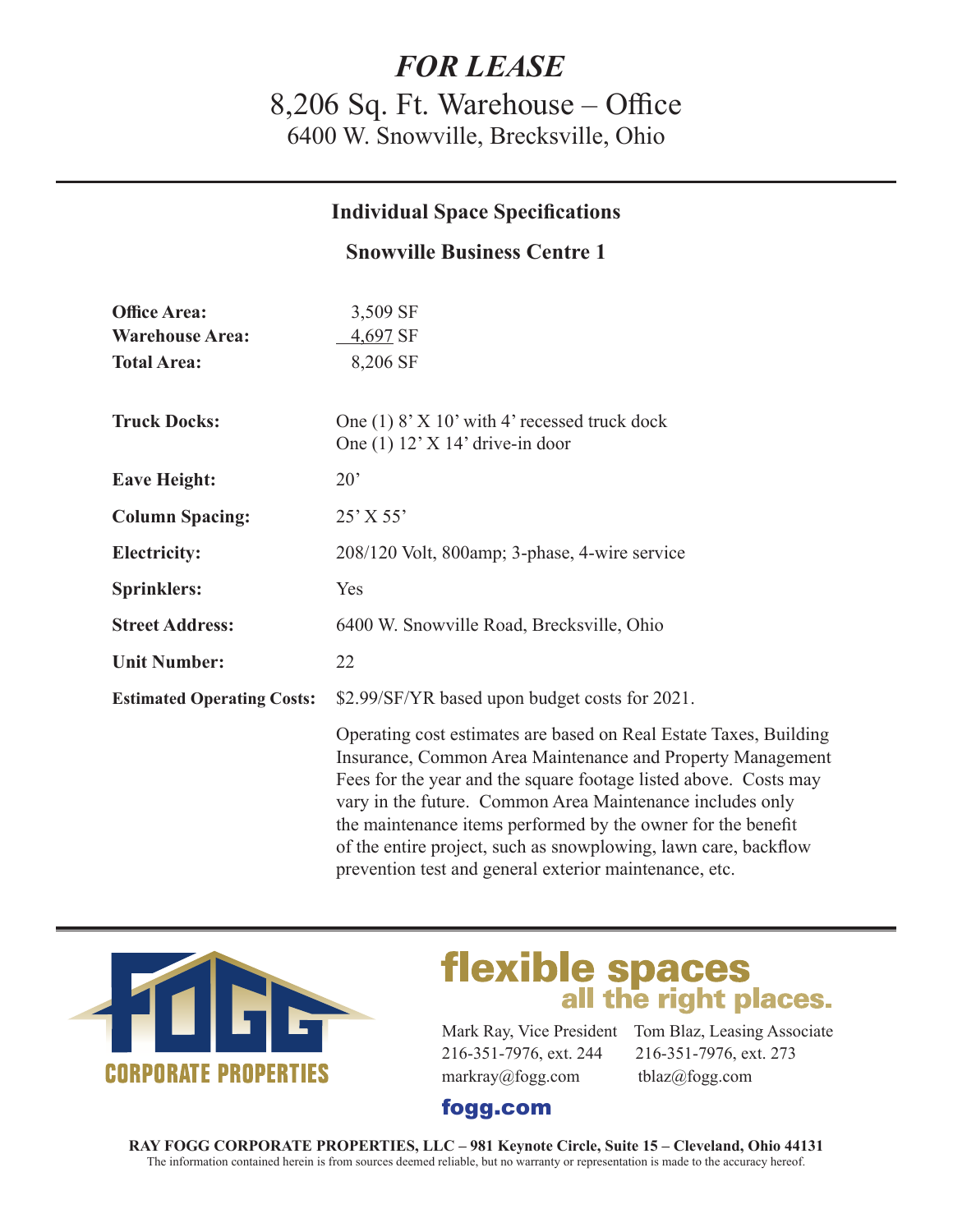